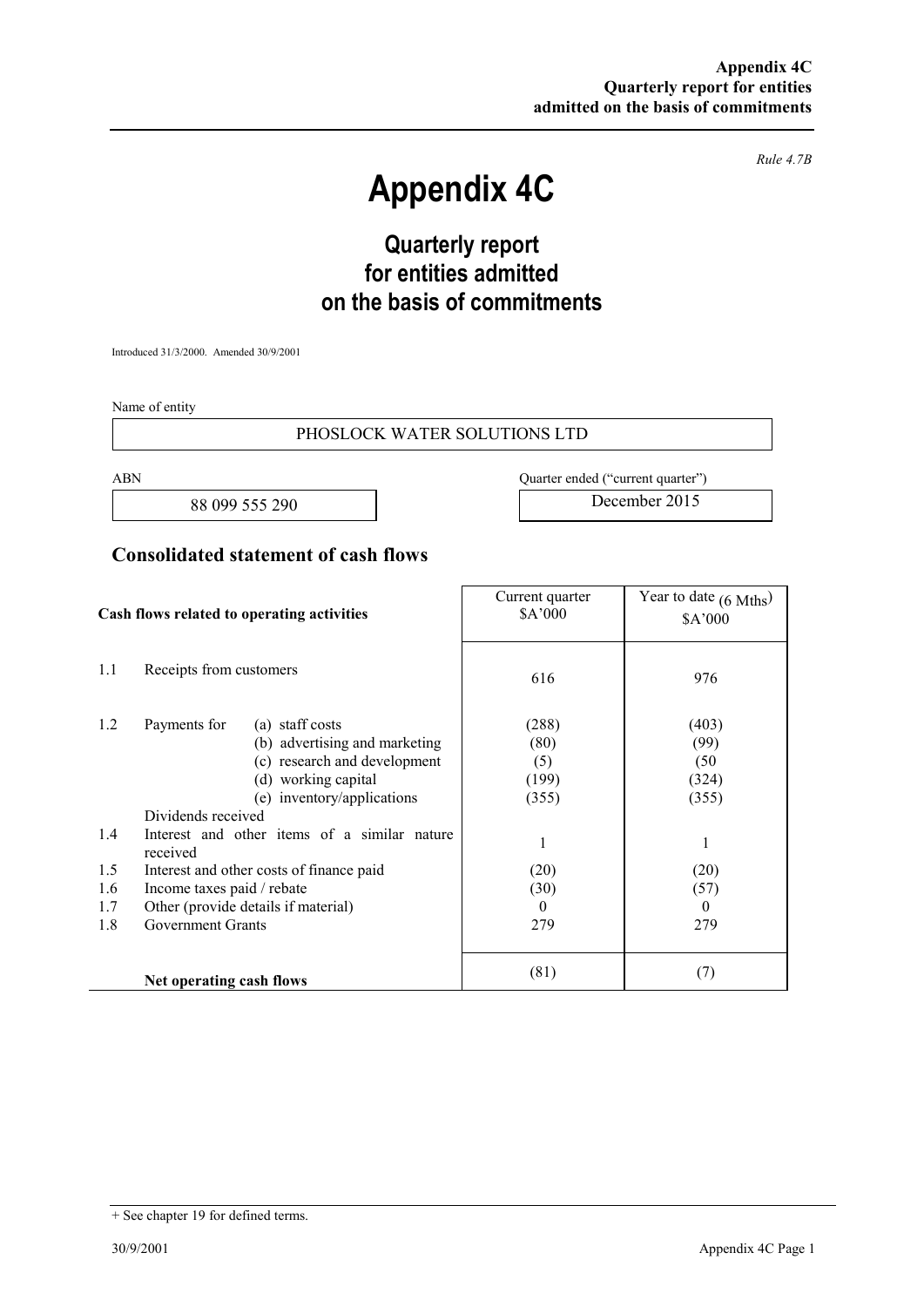|                      |                                                                                                                                                                                                                                | Current quarter<br>\$A'000 | Year to date (6 Mths)<br>\$A'000 |
|----------------------|--------------------------------------------------------------------------------------------------------------------------------------------------------------------------------------------------------------------------------|----------------------------|----------------------------------|
| 1.8                  | Net operating cash flows (carried forward)                                                                                                                                                                                     | (81)                       | (7)                              |
| 1.9                  | Cash flows related to investing activities<br>Payment for acquisition of:<br>(a) businesses (item 5)<br>(b) equity investments<br>(c) intellectual property<br>(d) physical non-current assets<br>(e) other non-current assets | (39)<br>(1)                | (66)<br>(2)                      |
| 1.10                 | Proceeds from disposal of:<br>(a) businesses (item 5)<br>(b) equity investments<br>(c) intellectual property<br>(d) physical non-current assets<br>(e) other non-current assets                                                |                            |                                  |
| 1.11<br>1.12<br>1.13 | Loans from Minority Shareholders<br>Loans repaid by other entities<br>Other (provide details if material)                                                                                                                      |                            |                                  |
|                      | Net investing cash flows                                                                                                                                                                                                       | (40)                       | (68)                             |
| 1.14                 | Total operating and investing cash flows                                                                                                                                                                                       | (121)                      | (75)                             |
| 1.15                 | Cash flows related to financing activities                                                                                                                                                                                     |                            |                                  |
|                      | Proceeds from issues of shares, options, con<br>notes<br>Proceeds from sale of forfeited shares                                                                                                                                | 152                        | 152                              |
| 1.16<br>1.17         | Proceeds from borrowings                                                                                                                                                                                                       | 225                        | 225                              |
| 1.18                 | Repayment of borrowings                                                                                                                                                                                                        | (230)                      | (230)                            |
| 1.19<br>1.20         | Dividends paid<br>Other – Capital raising costs                                                                                                                                                                                |                            |                                  |
|                      | Net financing cash flows                                                                                                                                                                                                       | 147                        | 147                              |
|                      | Net increase (decrease) in cash held                                                                                                                                                                                           | 26                         | 72                               |
| 1.21                 | Cash at beginning of quarter/year to date                                                                                                                                                                                      | 211                        | 161                              |
| 1.22<br>1.23         | Exchange rate adjustments<br>Cash at end of quarter                                                                                                                                                                            | $-3$<br>234                | 1<br>234                         |
|                      |                                                                                                                                                                                                                                |                            |                                  |

<sup>+</sup> See chapter 19 for defined terms.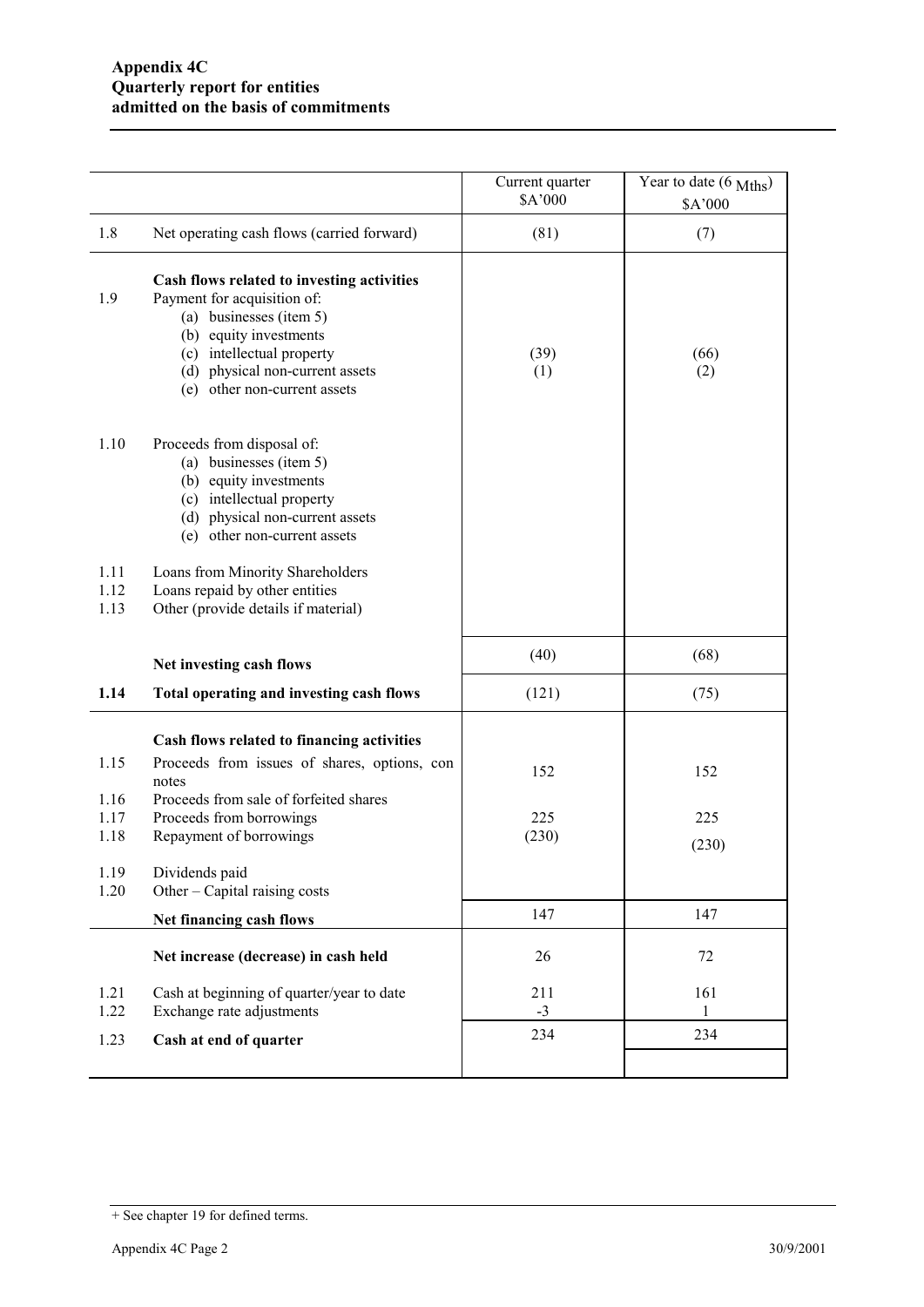### **Payments to directors of the entity and associates of the directors Payments to related entities of the entity and associates of the related entities**

|      |                                                                  | Current quarter<br>\$A'000 |
|------|------------------------------------------------------------------|----------------------------|
| 1.24 | Aggregate amount of payments to the parties included in item 1.2 | 57                         |
| 1.25 | Aggregate amount of loans to the parties included in item 1.11   |                            |
|      |                                                                  |                            |

1.26 Explanation necessary for an understanding of the transactions During the period \$32,000 was paid as Executive Director salaries and \$25,000 paid as Non-Executive Directors fees.

### **Non-cash financing and investing activities**

- 2.1 Details of financing and investing transactions which have had a material effect on consolidated assets and liabilities but did not involve cash flows
- 2.2 Details of outlays made by other entities to establish or increase their share in businesses in which the reporting entity has an interest

#### **Financing facilities available**

*Add notes as necessary for an understanding of the position. (See AASB 1026 paragraph 12.2).* 

|     |                                        | Amount available<br>\$A'000 | Amount used<br>\$A'000 |
|-----|----------------------------------------|-----------------------------|------------------------|
|     | Loan facilities                        | 900                         | 900                    |
| 3.2 | Converting Notes maturing 30 June 2016 | 2,586                       | 2,586                  |

<sup>+</sup> See chapter 19 for defined terms.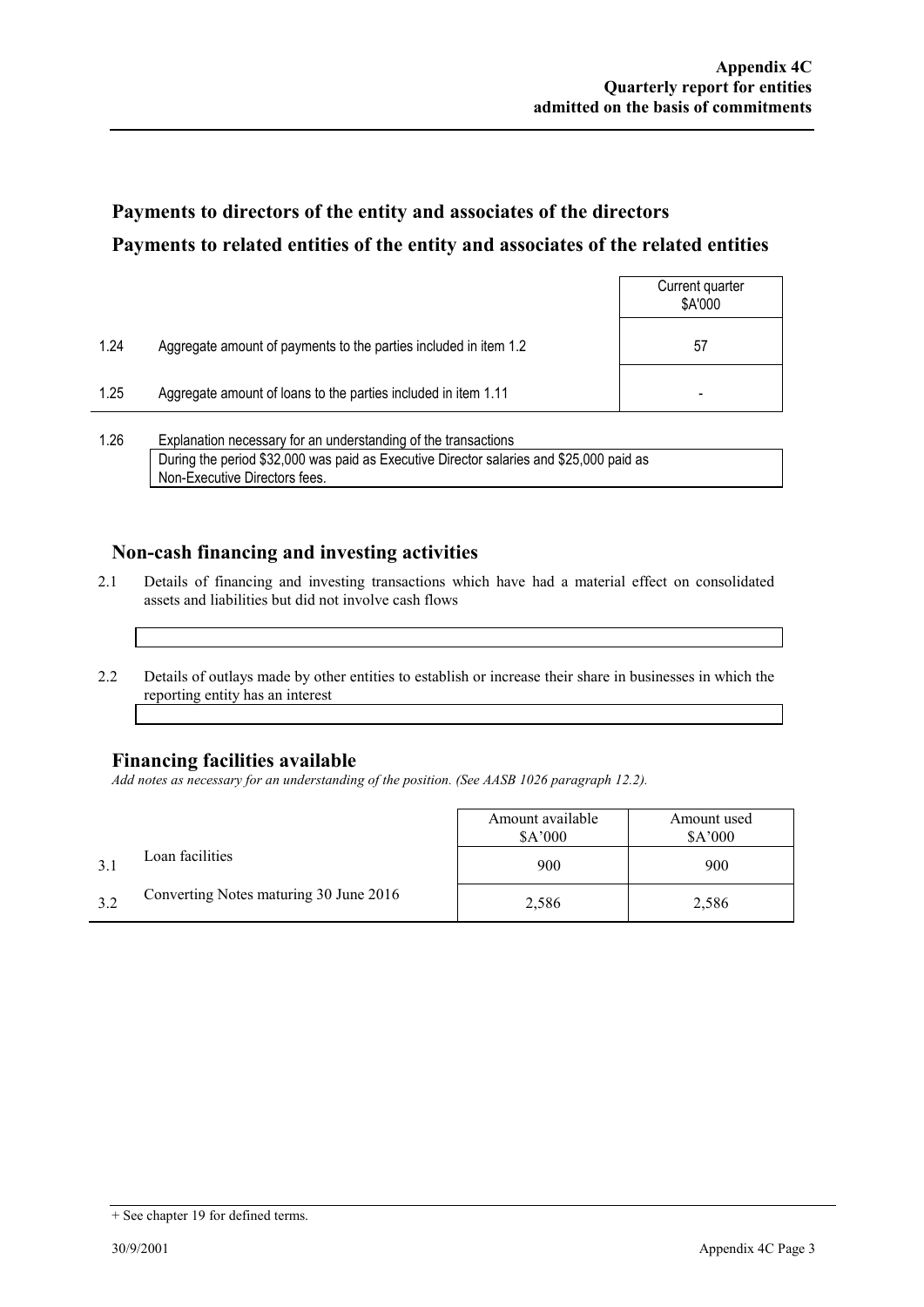### **Reconciliation of cash**

| Reconciliation of cash at the end of the quarter (as<br>shown in the consolidated statement of cash flows) to<br>the related items in the accounts is as follows. | Current quarter<br>\$A'000 | Previous quarter<br>\$A'000 |
|-------------------------------------------------------------------------------------------------------------------------------------------------------------------|----------------------------|-----------------------------|
| Cash on hand and at bank<br>4.1                                                                                                                                   | 179                        | 154                         |
| 4.2<br>Deposits at call                                                                                                                                           |                            |                             |
| 4.3<br>Bank overdraft                                                                                                                                             |                            |                             |
| 4.4<br>Other $-$ Term deposit                                                                                                                                     | 55                         | 57                          |
| <b>Total: cash at end of quarter (item 1.23)</b>                                                                                                                  | 234                        | 211                         |

Acquisitions and disposals of business entities

|     |                                              | Acquisitions<br>(Item $1.9(a)$ ) | Disposals<br>(Item $1.10(a)$ ) |
|-----|----------------------------------------------|----------------------------------|--------------------------------|
| 5.1 | Name of entity                               |                                  |                                |
| 5.2 | Place of incorporation<br>or registration    |                                  |                                |
| 5.3 | Consideration for<br>acquisition or disposal |                                  |                                |
| 5.4 | Total net assets                             |                                  |                                |
| 5.5 | Nature of business                           |                                  |                                |
|     |                                              |                                  |                                |

<sup>+</sup> See chapter 19 for defined terms.